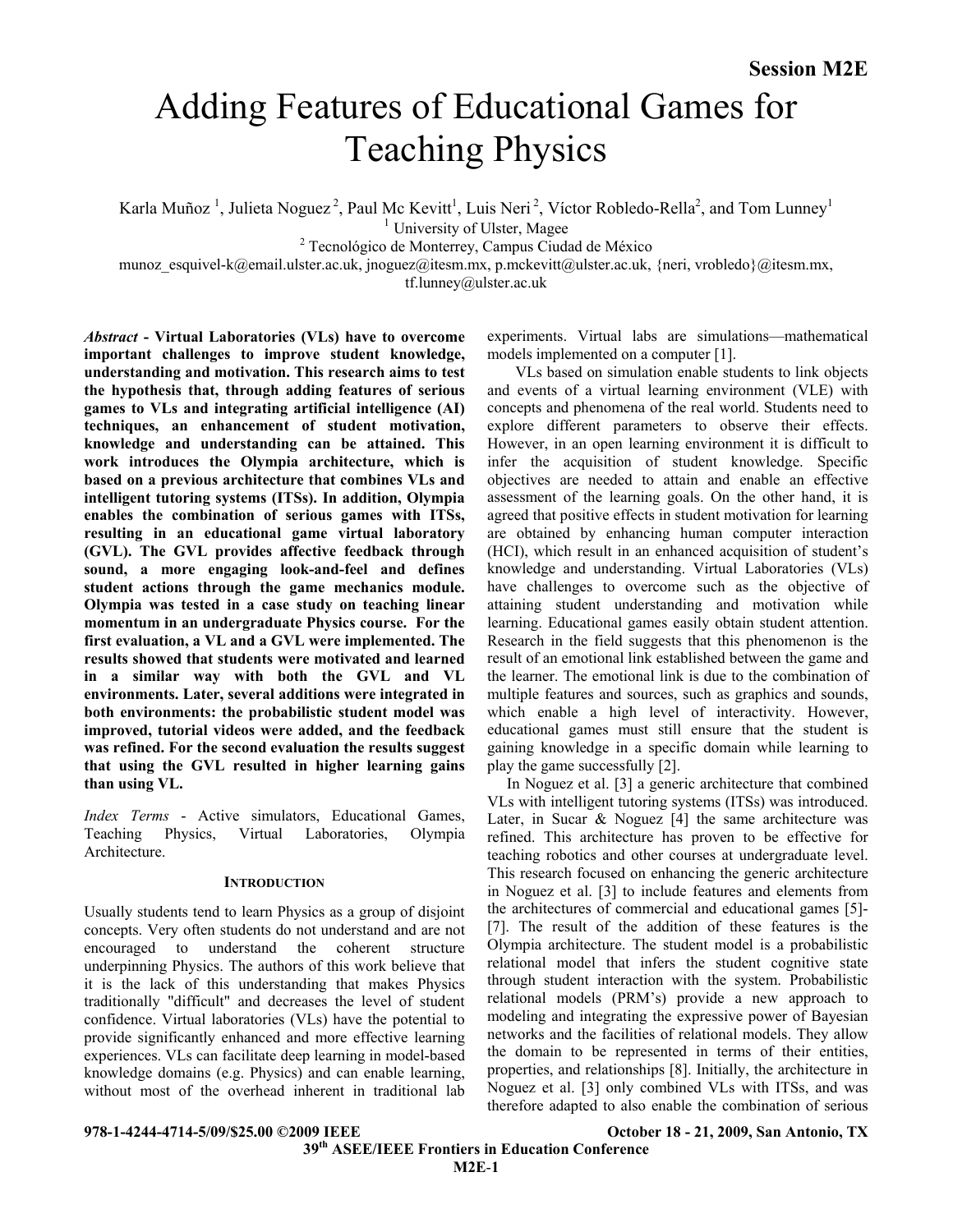games with ITSs. Therefore, Olympia enables a virtual learning environment to attain the level of interactivity offered by an educational game. It is inferred that an enhancement in the human computer interaction can increase student motivation for learning, which can improve student understanding. In the next section we comment about recent works related to ours. We then describe in detail the Olympia architecture. The following section describes the methodology employed, including the problem selection, the learning environment, and a subsection devoted to inferring knowledge from the user interaction. We then present a case study aimed to evaluate the Olympia and finally we summarize our main conclusions.

#### **RELATED WORK**

An innovative era of learning and delivering instruction arose at the beginning of 2000. The ultimate goals have been to make training, teaching and learning processes more effective, interesting, personalized, interactive and accessible [9]. As can be seen from the work of Conati [2], D'Mello et al. [10] and Sucar & Noguez [4], virtual learning environments (VLEs) and educational games have proven to be effective. However, there are still challenges to overcome in both areas. Research work in Williams [11] seeks the enhancement of educational games through the addition of subliminal messages that encourage the study of Science. Conati [2] and D'Mello et al. [10] are working towards the enhancement of intelligent tutoring systems through the recognition and generation of emotions during teaching and learning. The aim has been finding the most effective way of responding to student actions and enhancing student understanding accordingly.

Oblinger [12] described the impact that information technology (IT) has had on learners. Student attitudes and aptitudes have evolved to adapt to IT and applications with high media content changing their expectations. Also, it was observed that the generation of students between 18 and 22 years old had the tendency of being experiential learners and community-oriented [12]. VLEs and educational games arose to make the teaching, training and learning processes more engaging, interactive and effective.

Educational games easily engage the student. However, it is difficult to ensure that the student is focusing on the knowledge domain while learning to play successfully [2]. VLEs have had more difficulty attaining the student motivation, although VLEs have proven to be effective at enabling the student to understand the knowledge domain. Research has suggested that the success of educational games is due to an emotional link established between the game and the learner [5]. Sykes [13] notes that the emotional link is established through the high level of interactivity offered by educational games, since the high level of interactivity results in the delivery of immediate feedback on student actions. While comparing architectures of VLEs, commercial and educational games, it was noted that there are modules in the architectures of commercial and educational games that can enhance the human computer

interaction (HCI) level of a VLE. Analyzing the architectures of commercial games [6], [7], serious games [5] and VLEs [3], [14], it was noted that the graphics rendering and audio and playback modules are utilized principally to provide instantaneous feedback to the student actions. Hearing and sight senses play a key role in communication. In addition, the core mechanics module defines which actions the student can perform to overcome specific challenges [6]. In the following section, the Olympia architecture is described. Olympia enables the combination of serious games with ITSs, resulting in an educational game virtual laboratory.

#### **OLYMPIA ARCHITECTURE**

The Olympia architecture was originated from the premise, which suggests that the success of educational games is due to the emotional link established between the learner and the game [5]. This emotional link is explained as the result of a high level of interactivity, which enables immediate feedback to student actions through multiple media [13]. Olympia combines features of educational and commercial games with features of VLEs.

The Olympia architecture, shown in Figure 1, includes interaction modules at the *interface level*. The implementation of all the interaction modules is not compulsory. A combination of the modules can be selected to attain the level of interactivity desired. To improve realism during simulation, the *Physics and collisions module* contains the physics and maths driven objects and the *Interactive AI module* comprises artificial intelligence (AI) techniques applied to attain believability. To modulate the student's mood, the *Emotional feedback module* contains sounds. The management of the scenes and graphics in realtime, and the storage of graphics is handled by the *Graphics rendering module*. The tasks performed by the *Input model* are sensing and handling the input. The transmission of data across the network is controlled by the *Networking module*. To complete tasks efficiently, *the Utilities module* comprises tools such as resource managers. *The Scripting module* enables external control of the application. *The Game mechanics module* manages the challenges in relation to the available actions that can be performed by the student.

Olympia requires a *teaching and learning AI module* that comprises an ITS since Olympia uses a semi-open environment [15] where the learner interacts with the simulator exploring different parameters and their effects within the simulated lab. However, each experiment carries specific objectives that the student needs to achieve. As a result, it is necessary to infer student knowledge from the interaction. This feature is attained through the *student model*, which is implemented using probabilistic relational models. Once the student model sends its interpretation of the interaction to the Tutor model, the latter is able to decide which pedagogical action is required through deterministic rules. The pedagogical actions can have different forms such as messages, questionnaires and tutorials. With its respective features, Olympia can enable implementation of an ITS with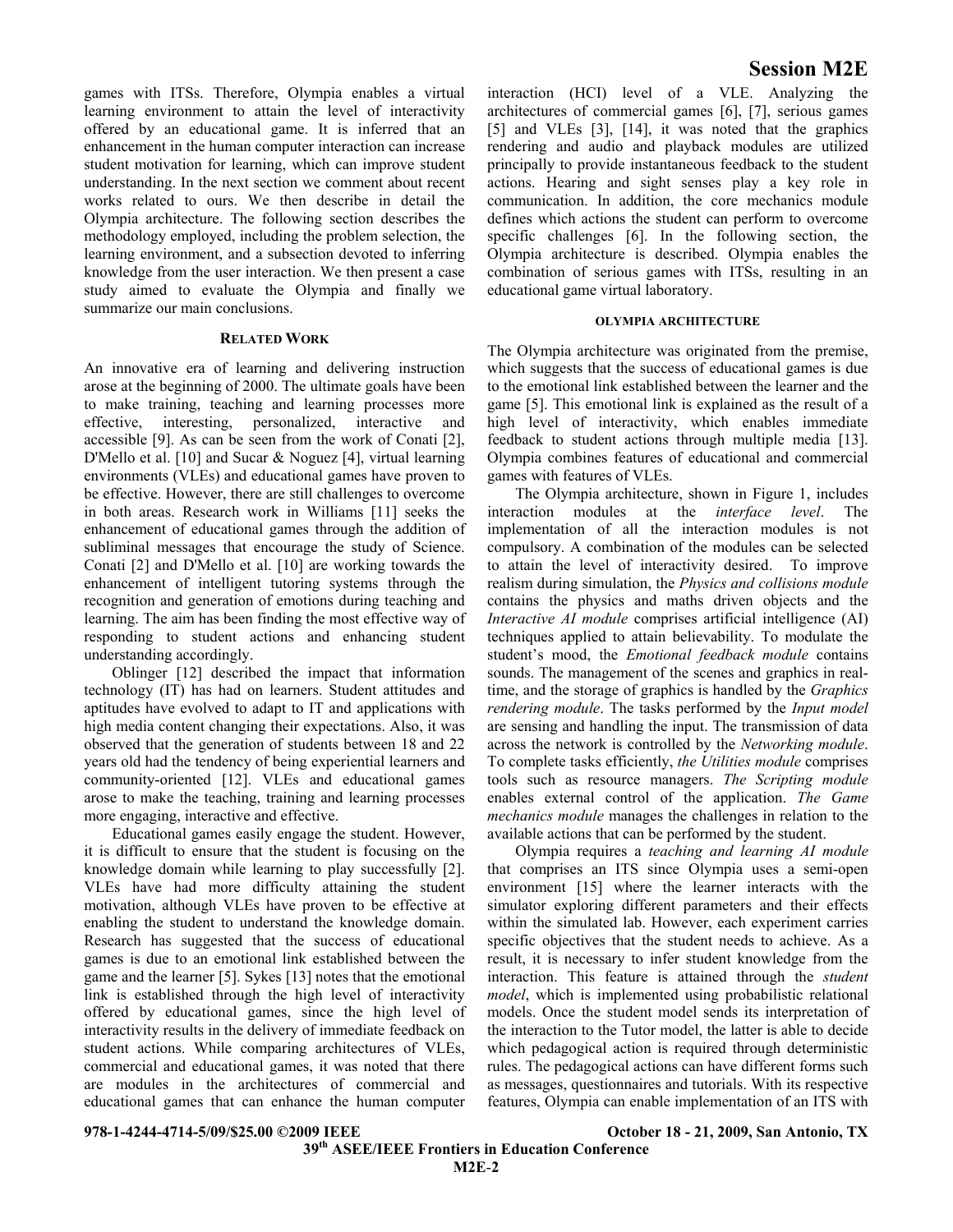a traditional VL, a serious game or an educational game virtual laboratory (GVL), which has a higher level of interactivity than a traditional VL. A high level of interactivity is related to a high motivation for learning and a high degree of understanding of the domain knowledge. In addition, the educational games implemented with Olympia as a reference can enable the student to focus on domain knowledge while learning to play a game successfully. The GVL was developed in an Apache Tomcat application server under JSP, Servlet, JavaScript, HTML, Flash and MySQL technologies.



FIGURE 1 OLYMPIA ARCHITECTURE

#### **METHODOLOGY**

#### *I. Problem Selection*

In order to design a learning simulator that facilitates learning and attention, the instructor should consider an appropriate scenario with a challenging goal and with specific initial conditions. The goal should be motivating enough to enable student engagement through interaction with the simulator. The solution to the problem involves the selection and manipulation of several physical quantities by the student. The physical quantities are described through values in specific ranges defined by the instructor. In order to approach the learning goal, students have to explore the consequences of choosing different values for each physical quantity. In each trial the student will learn more about the role of the chosen physical quantity at a given time. Hence, in further attempts, the student will approach closer to the goal. In each attempt, the system will give feedback to the student. As a result, the student will make a better selection of parameters over time, until the student finally attains the goal. It is necessary to be careful when designing a problem. It must be essentially non trivial, i.e., it should not be solved from the beginning. Also, preventing simple memorization at each attempt, the initial conditions of the VL and GVL change randomly over specific ranges. The initial conditions influence the level of challenge involved in the problem.

Therefore, the value of the Physical quantity is not so important. The main goal is the overall understanding of the physical phenomenon modeled by the simulator.

#### *II. Semi-open learning environment*

In the design of both virtual learning environments (VL and the GVL), important aspects of Open Learning Environments were considered. This enables the free exploration of different parameters to observe their effects. However, a significant limitation of these systems is their learning effectiveness, which depends on the learner's exploration. The learner's ability to explore satisfactorily is influenced by specific features. Also, a clear definition of what constitutes exploratory behaviour does not exist [15]. Specific objectives were defined for each experiment. Students need to attain them while interacting with the corresponding learning environment (VL and GVL). As a result, the effective assessment of the results and the exploration behaviour are enabled [4].

 Conservation of Linear Momentum is one of the key topics within course *Physics I* at *Tecnologico de Monterrey, Campus Ciudad de Mexico*. Therefore, a scenario where students can recognize the physical phenomenon and apply the principal concepts involved was chosen. With the concept of linear momentum, the main components of the system are Mass and Velocity, the latter being expressed as a vector [16]. Also, to conserve the Momentum of a given system, the student should realize that the resultant force on the system has to be zero. Hence, a problem was envisaged describing the story of an astronaut in trouble. The astronaut is located in interplanetary space far from his spaceship with a limited Oxygen supply in his tank. The astronaut attempts to save himself by returning to the spaceship. Initially, he is at rest relative to the spaceship and carries with him some hand tools. The hand tools should be thrown in such a way that the astronaut moves towards the spaceship. The problem statement is the following: "*The astronaut Patrick Mc Heaney is at mission in an asteroid near Europa, one of the four Galilean moons of Jupiter, he was outside of his spaceship repairing a sensor device set in the surface of the asteroid, when his primary source of oxygen supply, a cable connected to the spaceship, broke up; so now he just has his secondary source of supply, which is a tank of oxygen with an original capacity of 1.46 lt. at a pressure of 41368.5 Kpascals that only contains at that time a fraction of the oxygen. If the astronaut only possesses a screwdriver, pipe wrench and adjustable wrench, how could he use them to arrive to his spaceship before his secondary source of oxygen would be completely exhausted? Solve the problem through selecting the astronaut's mass, the tools that must be thrown, their mass and their velocity and direction*". After this description, the corresponding simulator is displayed, the VL or GVL, which are shown in Figure 2 and Figure 3 respectively. In this scenario, it is assumed that in interplanetary space, far away from massive bodies, the gravity force on the system composed by the astronaut and tools is small enough to be neglected in a first

**978-1-4244-4714-5/09/\$25.00 ©2009 IEEE October 18 - 21, 2009, San Antonio, TX** 

 **39th ASEE/IEEE Frontiers in Education Conference M2E**-**3**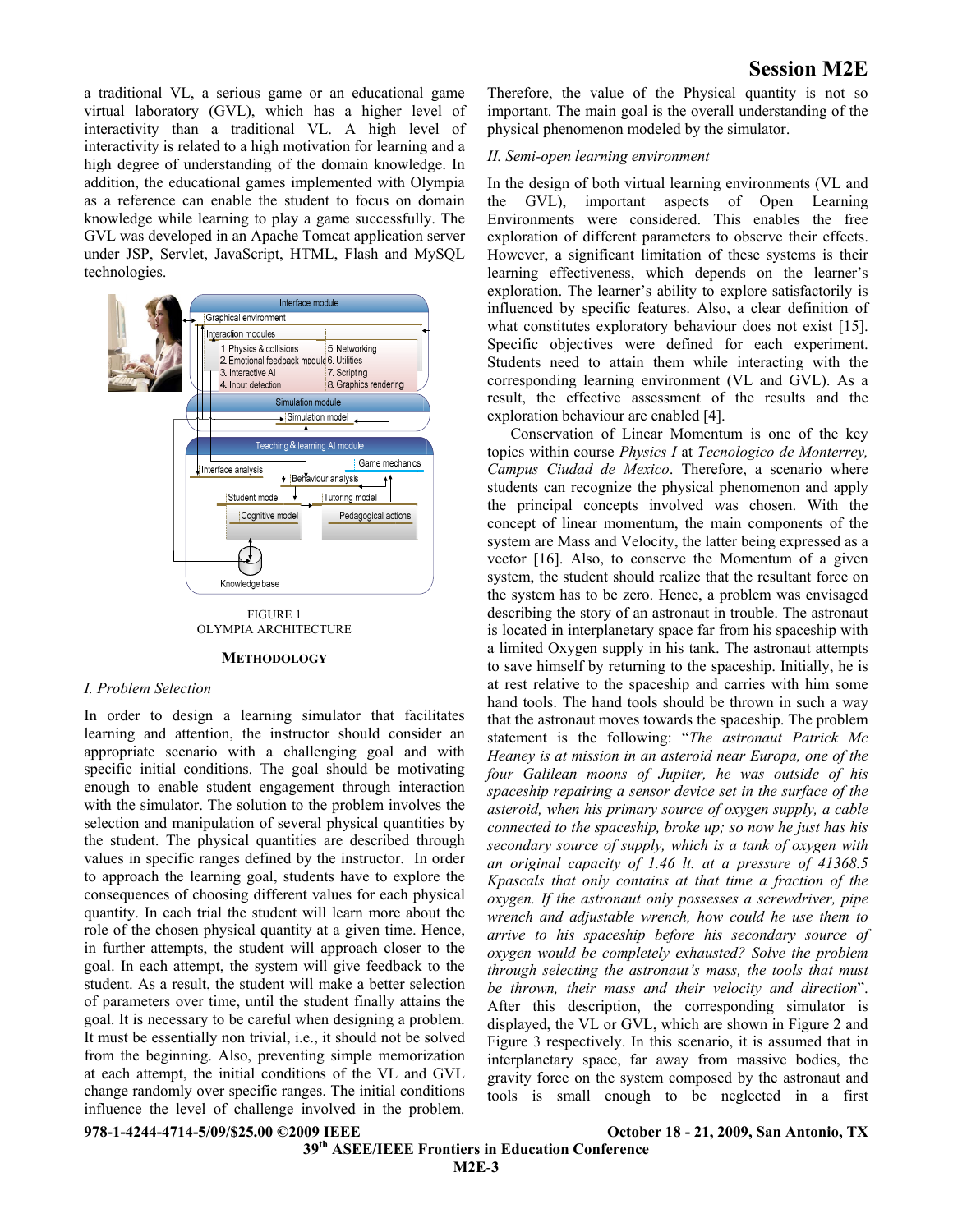approximation. Hence, the linear momentum of the system is zero (relative to the spaceship). In addition, it is implicitly suggested that the astronaut will be saved if he arrives to the spaceship before the oxygen in the tank is exhausted. The system assigns random values to the initial distance from the astronaut to the spaceship, D, and the time left indicating when the oxygen will be exhausted,  $T_{\text{Oxygen}}$ . The corresponding ranges are:  $D \in [20, 25]$  m and  $T_{oxygen} \in$  $[40, 60]$ s. These values change each time that the student initializes or resets the simulation. Accordingly the VL and GVL are more "dynamic", therefore minimizing the risk of enabling the student to memorize values.



FIGURE 2 VL ENVIRONMENT

In order to save the astronaut, the student is asked to select: i) the tools to be thrown, ii) the direction to throw the tools, and iii) suitable values for the astronaut's mass, the mass of each tool and the throwing speed for the tools.



FIGURE 3 GVL ENVIRONMENT

The VL and GVL are available for students on http://elearning.ccm.itesm.mx:8080/EEXIP.

# **Session M2E**

 The tools to be selected are a pipe wrench, an adjustable wrench and a screwdriver. Their mass ranges are, respectively: M  $_{\text{pipe} \text{wrench}} \in [0.8, 1.2]$   $kg$ , M  $_{\text{adjustable}}$ wrench  $\in$  [0.3, 0.7] kg and M <sub>screw driver</sub>  $\in$  [0.1, 0.3] kg. The direction in which to throw the tools can be set to be towards the spaceship, " $\rightarrow$ ", or away from the spaceship, " $\leftarrow$ ". The astronaut's mass range is M Astronaut  $\in$  $[60, 100]$  kg, and the speed range to throw the tools is  $V_{\text{tools}} \in [0, 20] \text{ m/s}.$ 

 If the students truly understand the law of conservation of Momentum and the properties of linear momentum as a vector, they should recognize from the beginning that the tools must be thrown *away* from the spaceship, to enable the astronaut to move *towards* the spaceship. In this case, the values corresponding to the exploration parameters are not considered to provide relevant feedback. If the direction to throw the tools is *towards* the spaceship " $\rightarrow$ ", the corresponding virtual laboratory, VL or GVL, will give the following feedback: "*YOU FAILED! The astronaut died…..You should repeat the experiment. To save the astronaut, which is the direction in which to throw the tools*?"

 However, if the students choose the correct direction in which to throw the tools, " $\leftarrow$ " (i.e., away from the spaceship) and they do not select suitable values for the exploration parameters, the velocity acquired by the astronaut towards the spaceship will not be enough to arrive to the spaceship before the oxygen is exhausted. Indeed, the ranges of parameters have been selected to make the solution of the problem non trivial. Students should realize that, besides throwing the tools away from the spaceship, the best choice corresponds to the specific case of throwing the three tools with their maximum masses, selecting the minimum astronaut's mass and setting the maximum value of the speed at which to throw the tools. If they select unsuitable values for these variables and therefore the astronaut dies, the system gives the following feedback: "*YOU FAILED: the astronaut died….You should repeat the experiment. Please review the impact that the mass of the tools and the astronaut has over the Conservation of Momentum. Are lighter tools or heavier tools better? Is a slim astronaut better than a fat one? Please review the impact that the velocity of throwing the tools has over the Conservation of Momentum. Is high velocity or low velocity better?"* 

 It is important to note that the probability of success depends on the random initialization of the distance to the spaceship, D, and the time left to finish the oxygen in the tank,  $T_{0xygen}$  and both are set by the VL and GVL. For the most restrictive case, D maximum and  $T_{Oxygen}$  minimum, only the best selection of parameters will save the astronaut. In contrast, for the least restrictive case, D minimum and  $T_{Oxvaen}$  maximum, there is a wider range of parameter combinations that will enable the astronaut to be saved. However, even in the latter case, the parameter ranges were selected in such a way that the astronaut will be saved by only 30% of the student's selections of parameter values, leaving the problem non trivial. In addition, in the GVL, the

 **39th ASEE/IEEE Frontiers in Education Conference** 

**978-1-4244-4714-5/09/\$25.00 ©2009 IEEE October 18 - 21, 2009, San Antonio, TX**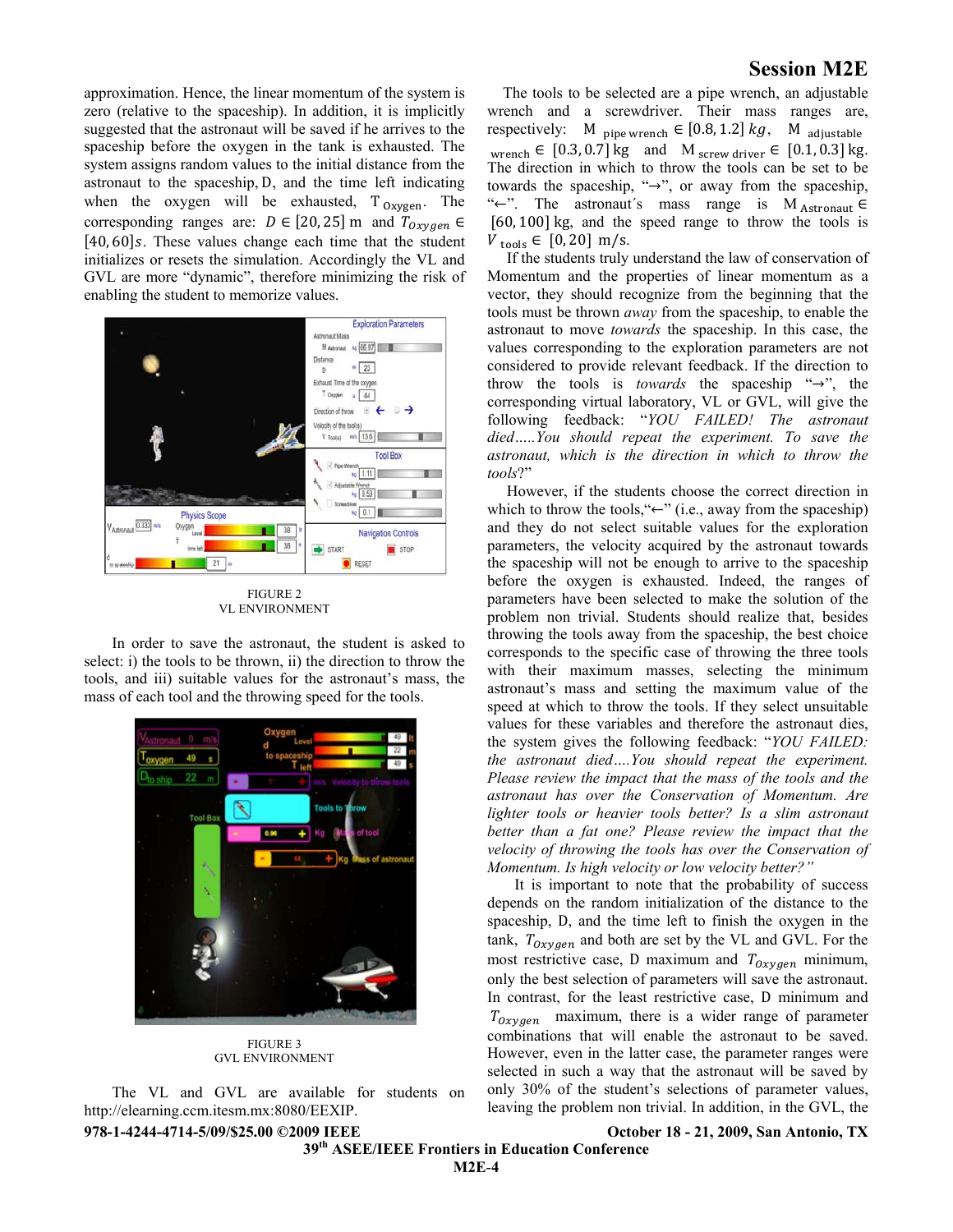feedback messages are synchronized with sounds and graphics to express happiness and sadness when the student attains or fails to attain the learning goals, while in the VL only plain text messages are displayed. Also, learners interact through keyboard events in the GVL, which increases the immersion of the student in a game atmosphere. In contrast, students interact with the VL through buttons and sliders.

### *III. Inferring Knowledge*

Some important characteristics of intelligent tutoring systems (ITS) were integrated into the VL and GVL. The ITS works in the following way: when a student performs an experiment in the VL or GVL, the student model uses the inference mechanism to propagate evidence from evaluation within the experiment to knowledge objects in the knowledge base. Based on this evidence the results are used by the tutor module to decide the best pedagogical action (feedback). In both environments, it was necessary to handle uncertainty during the process. A relational student model was used to adapt the learning experience to suit the learner's needs [4]. A general skeleton, in the form of a Bayesian net, was defined and is shown in Figure 4.



FIGURE 4 A GENERAL SKELETON FOR AN EXPERIMENT DERIVED FROM THE RELATIONAL STUDENT MODEL

A specific Bayesian network, related to the topic of Conservation of Linear Momentum, was generated for the experiment. The Bayesian network, shown in Figure 5, was used to update the student model via standard propagation techniques.

![](_page_4_Figure_6.jpeg)

FIGURE 5 A BAYESIAN NET DERIVED FROM THE RELATIONAL STUDENT MODEL

# **EVALUATION OF OLYMPIA**

The first evaluation of Olympia was conducted with two learning environments, a VL and a GVL. The results showed that students were motivated and learned in a similar way in both environments [17]. In a second study, the probabilistic student model was improved, tutorial videos were added, and the feedback was refined in both environments. The second evaluation of Olympia also used both learning environments. By analyzing the learners' parameter explorations while interacting with the corresponding virtual learning environment, insight has been obtained into the general effectiveness of the experiment performance. The study was applied during Semester I of 2009. The process of application is described as follows:

- **The pre-phase***.* A written *Pre-test* that included 4 questions involving Physics situations related to the Conservation of Momentum theme, was conducted to students from several undergraduate Physics groups. To avoid the lecturer influence over the results, they did not give the corresponding lectures on this theme during the period when students worked with both systems.
- **Participants.** A total of 57 students, registered for Semester I & II of multidisciplinary majors from the Faculty of Engineering, participated in the study. They were divided randomly in three groups: a control group that did not interact with any learning environment, a second group using the VL and an experimental group using the GVL.
- **Experiment design.** 34 students did not use any system. 12 students used the VL and 11 students used the GVL. Both systems were available to interact with online for one week. In addition, they stored log files to register the students' sessions and results.
- The post-phase. This consisted of a written test of 4 questions, or *Post-Test*, very similar to those applied in the *Pre-Test*.
- **Calculation and analysis of the results.** Learning gains were calculated from the results of this study, which were obtained from the application of the *Pre-test* and *Post-test*. The total number of students, N<sub>total</sub>, was 57.

In order to compare the results a relative gain for each student, shown in Equation (1), was calculated as defined by [18]:

$$
G_{\text{rel}} = \frac{(PostTest - PreTest)}{(100 - PreTest)}\tag{1}
$$

Also, a gain, shown in Equation (2), was analyzed and defined by:

$$
G = (PostTest - PreTest) \tag{2}
$$

As is shown in the results shown in Tables 1, 2, and 3 the students using the GVL had a higher learning gain than the students using the VL. Furthermore, the students using both environments improved their learning when compared to the students that did not use any learning environment.

**978-1-4244-4714-5/09/\$25.00 ©2009 IEEE October 18 - 21, 2009, San Antonio, TX 39th ASEE/IEEE Frontiers in Education Conference M2E**-**5**